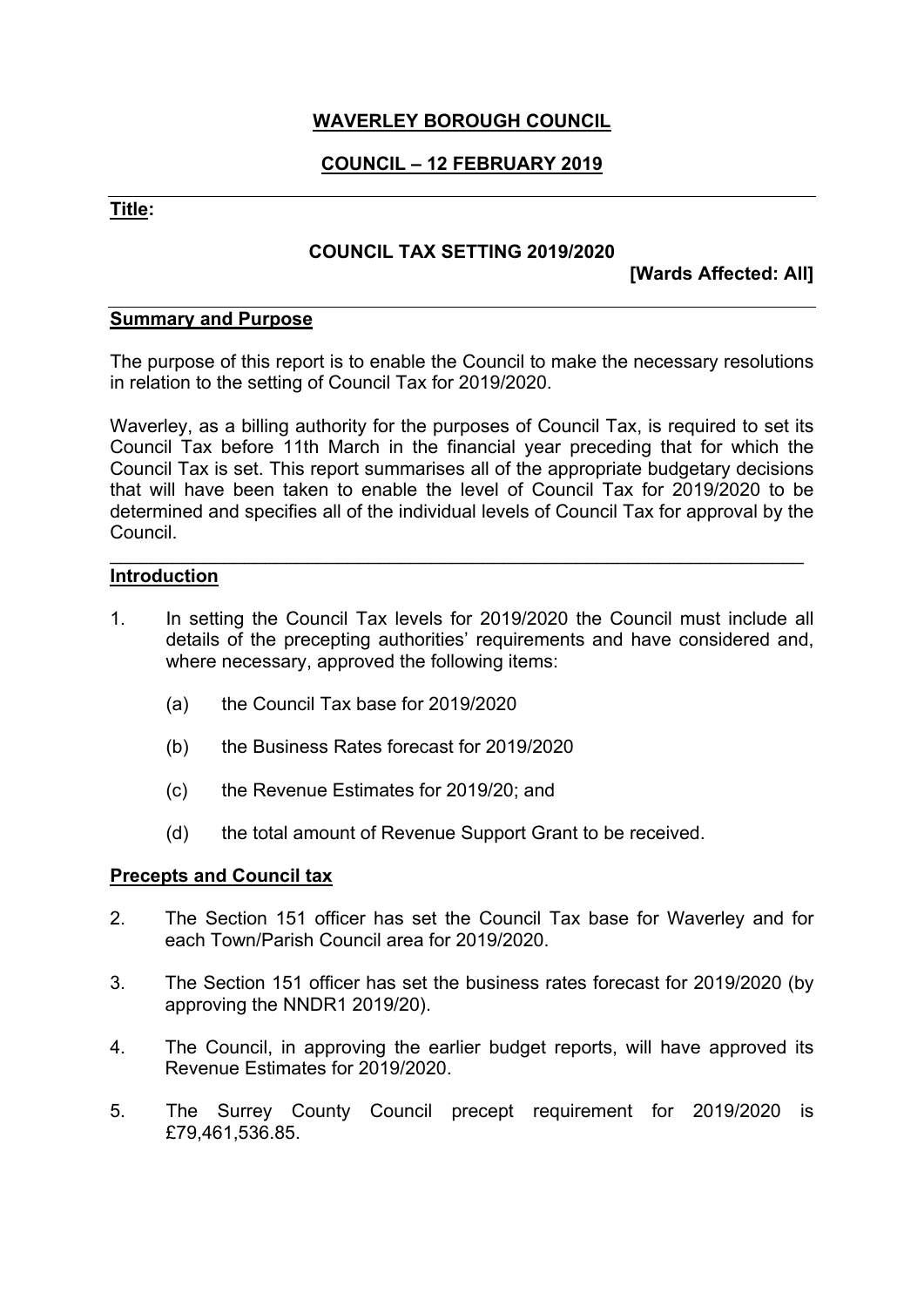- 6. The Police and Crime Commissioner for Surrey precept requirement for 2019/2020 is £14,245,127.39.
- 7. Notifications of 2019/20 precept requirements have been received from all Town/Parish Councils and amount to £3,267,010.00.
- 8. A statement showing the resultant Council Tax at Band D, incorporating an average Parish/Town council tax charge is at Annexe 1 for information.
- 9. It is now necessary to incorporate all the above-mentioned items in the calculation of the Council Tax charges and for the Council to pass the following recommendations in accordance with the requirements of Sections 31 to 36 of the Local Government Finance Act 1992 (the Act).

#### Recommendation

It is recommended that the Council agrees the following council tax resolutions:-

- **1. The following amounts have been calculated for the Council for 2019/2020 in accordance with Sections 31 to 36 of the Local Government Finance Act 1992:**
	- **(a) £81,104,464 being the aggregate of the amounts that the Council estimates for the items set out in Section 31A 2 (a) to (f) of the Act taking into account all precepts issued to it by Parish Councils***;*
	- **(b) £67,869,637 being the aggregate of the amounts which the Council estimates for the items set out in Section 31A (3) (a) to (d) of the Act;**
	- **(c) £13,234,827 being the amount by which the aggregate at (a) above exceeds the aggregate at (b) above, calculated by the Council, in accordance with Section 31A (4) of the Act, as its council tax requirement for the year;**
	- **(d) £242.09 being the amount at (c) divided by 54,669.1, calculated by the Council in accordance with Section 31B (1) of the Act and rounded for administrative purposes, as the basic amount of its Council Tax for the year;**
	- **(e) £3,267,010 being the aggregate amount of all special items referred to in Section 34 (1) of the Act;**
	- **(f) £182.33 being the amount at (d) above less the result given by dividing the amount at (e) above by 54,669.1 calculated by the Council in**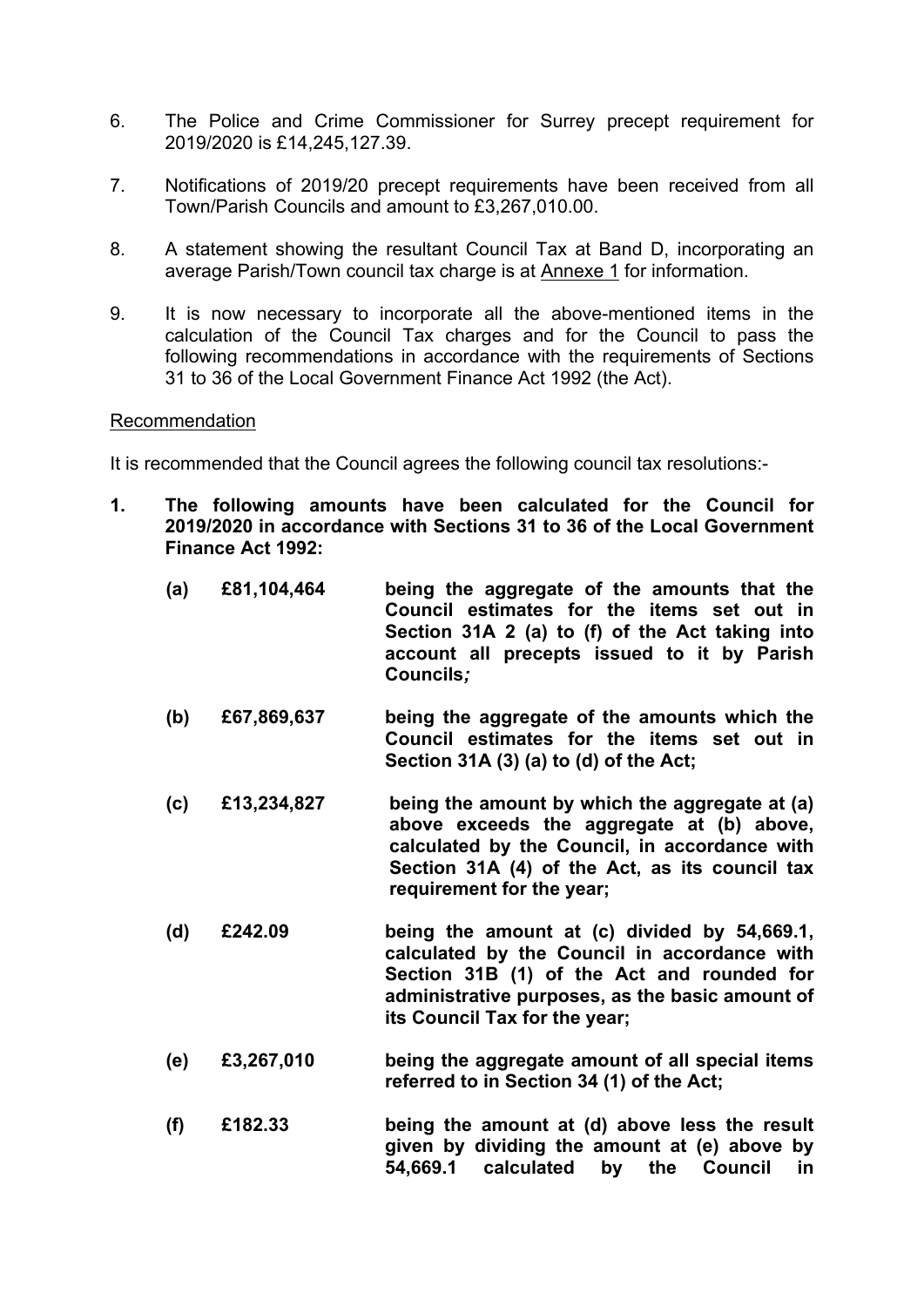**accordance with the Section 34 (2) of the Act and rounded for administrative purposes, as the basic amount of its Council Tax for the year for dwellings in those parts of its area to which no special item relates;**

# **(g) Part of Council's area**

|                    | £      |                                               |
|--------------------|--------|-----------------------------------------------|
| <b>Alfold</b>      | 235.84 | being the amounts given by adding             |
| <b>Bramley</b>     | 207.47 | to the amount at (f) above the                |
| <b>Busbridge</b>   | 210.13 | special item or items relating to             |
| Chiddingfold       | 279.03 | dwellings in those parts of the               |
| <b>Churt</b>       | 242.80 | Council's area mentioned above                |
| Cranleigh          | 251.12 | divided in each case by the amount            |
| <b>Dockenfield</b> | 212.27 | calculated by the Council, in                 |
| <b>Dunsfold</b>    | 261.58 | accordance with Section 34(3) of the          |
| <b>Elstead</b>     | 233.02 | Act, as the basic amounts of its              |
| <b>Ewhurst</b>     | 257.81 | <b>Council Tax for the year for dwellings</b> |
| <b>Farnham</b>     | 246.82 | in those parts of its area to which one       |
| <b>Frensham</b>    | 242.74 | or more special items relate.                 |
| Godalming          | 252.00 |                                               |
| <b>Hambledon</b>   | 212.59 |                                               |
| <b>Hascombe</b>    | 227.79 |                                               |
| <b>Haslemere</b>   | 222.90 |                                               |
| <b>Peper Harow</b> | 186.71 |                                               |
| <b>Thursley</b>    | 224.08 |                                               |
| <b>Tilford</b>     | 293.10 |                                               |
| <b>Witley</b>      | 244.88 |                                               |
| Wonersh            | 208.83 |                                               |

| (h)              |               | <b>Valuation Bands</b> |               |               |               |               |               |               |
|------------------|---------------|------------------------|---------------|---------------|---------------|---------------|---------------|---------------|
| Part of the      | <b>Band A</b> | <b>Band B</b>          | <b>Band C</b> | <b>Band D</b> | <b>Band E</b> | <b>Band F</b> | <b>Band G</b> | <b>Band H</b> |
| <b>Council's</b> | £             | £                      | £             | £             | £             | £             | £             | £             |
| <b>Area</b>      |               |                        |               |               |               |               |               |               |
| <b>Alfold</b>    | 157.22        | 183.43                 | 209.63        | 235.84        | 288.24        | 340.65        | 393.06        | 471.68        |
| <b>Bramley</b>   | 138.31        | 161.36                 | 184.42        | 207.47        | 253.57        | 299.67        | 345.78        | 414.94        |
| <b>Busbridge</b> | 140.08        | 163.43                 | 186.78        | 210.13        | 256.82        | 303.52        | 350.21        | 420.26        |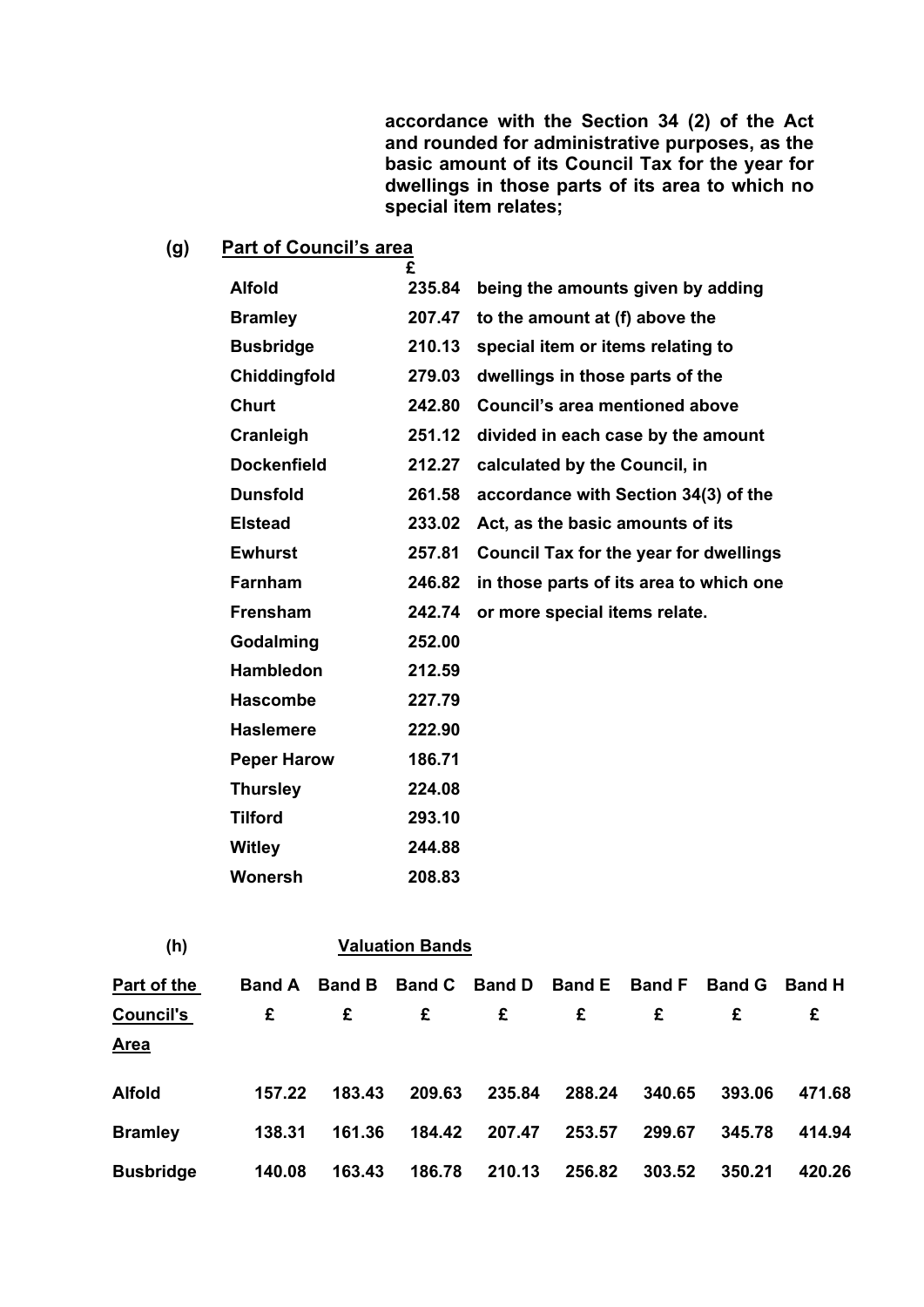| Chiddingfold       | 186.02 | 217.02 | 248.03 | 279.03 | 341.03 | 403.04 | 465.05 | 558.06 |
|--------------------|--------|--------|--------|--------|--------|--------|--------|--------|
| <b>Churt</b>       | 161.86 | 188.84 | 215.82 | 242.80 | 296.75 | 350.71 | 404.66 | 485.60 |
| Cranleigh          | 167.41 | 195.31 | 223.22 | 251.12 | 306.92 | 362.72 | 418.53 | 502.24 |
| <b>Dockenfield</b> | 141.51 | 165.10 | 188.68 | 212.27 | 259.43 | 306.61 | 353.78 | 424.54 |
| <b>Dunsfold</b>    | 174.38 | 203.45 | 232.51 | 261.58 | 319.70 | 377.83 | 435.96 | 523.16 |
| <b>Elstead</b>     | 155.34 | 181.24 | 207.13 | 233.02 | 284.79 | 336.58 | 388.36 | 466.04 |
| <b>Ewhurst</b>     | 171.87 | 200.52 | 229.16 | 257.81 | 315.09 | 372.39 | 429.68 | 515.62 |
| Farnham            | 164.54 | 191.97 | 219.39 | 246.82 | 301.66 | 356.51 | 411.36 | 493.64 |
| Frensham           | 161.82 | 188.80 | 215.77 | 242.74 | 296.67 | 350.62 | 404.56 | 485.48 |
| Godalming          | 168.00 | 196.00 | 224.00 | 252.00 | 307.99 | 363.99 | 420.00 | 504.00 |
| Hambledon          | 141.72 | 165.35 | 188.97 | 212.59 | 259.82 | 307.07 | 354.31 | 425.18 |
| <b>Hascombe</b>    | 151.86 | 177.17 | 202.48 | 227.79 | 278.40 | 329.02 | 379.65 | 455.58 |
| <b>Haslemere</b>   | 148.60 | 173.36 | 198.13 | 222.90 | 272.43 | 321.96 | 371.50 | 445.80 |
| <b>Peper Harow</b> | 124.47 | 145.22 | 165.96 | 186.71 | 228.19 | 269.69 | 311.18 | 373.42 |
| <b>Thursley</b>    | 149.38 | 174.28 | 199.18 | 224.08 | 273.87 | 323.67 | 373.46 | 448.16 |
| <b>Tilford</b>     | 195.40 | 227.96 | 260.53 | 293.10 | 358.23 | 423.36 | 488.50 | 586.20 |
| <b>Witley</b>      | 163.25 | 190.46 | 217.67 | 244.88 | 299.29 | 353.71 | 408.13 | 489.76 |
| Wonersh            | 139.22 | 162.42 | 185.63 | 208.83 | 255.23 | 301.64 | 348.05 | 417.66 |

**being the amounts given by multiplying the individual amounts contained within (g) above by the number which, in the proportion set out in Section 5 (1) of the Local Government Finance Act 1992, is applicable to dwellings listed in a particular valuation band divided by the number which in that proportion is applicable to dwellings listed in valuation band D, calculated by the Council, in accordance with Section 36 (1) of the Local Government Finance Act 1992 as the amounts to be taken into account for the year in respect of categories of dwellings listed in different valuation bands. Waverley and Parish/Town charges are calculated separately then added together;**

**2. that it be noted that for 2019/2020 Surrey County Council and the Police and Crime Commissioner for Surrey have stated the following amounts in precepts issued to the Council, in accordance with Section 40 of the**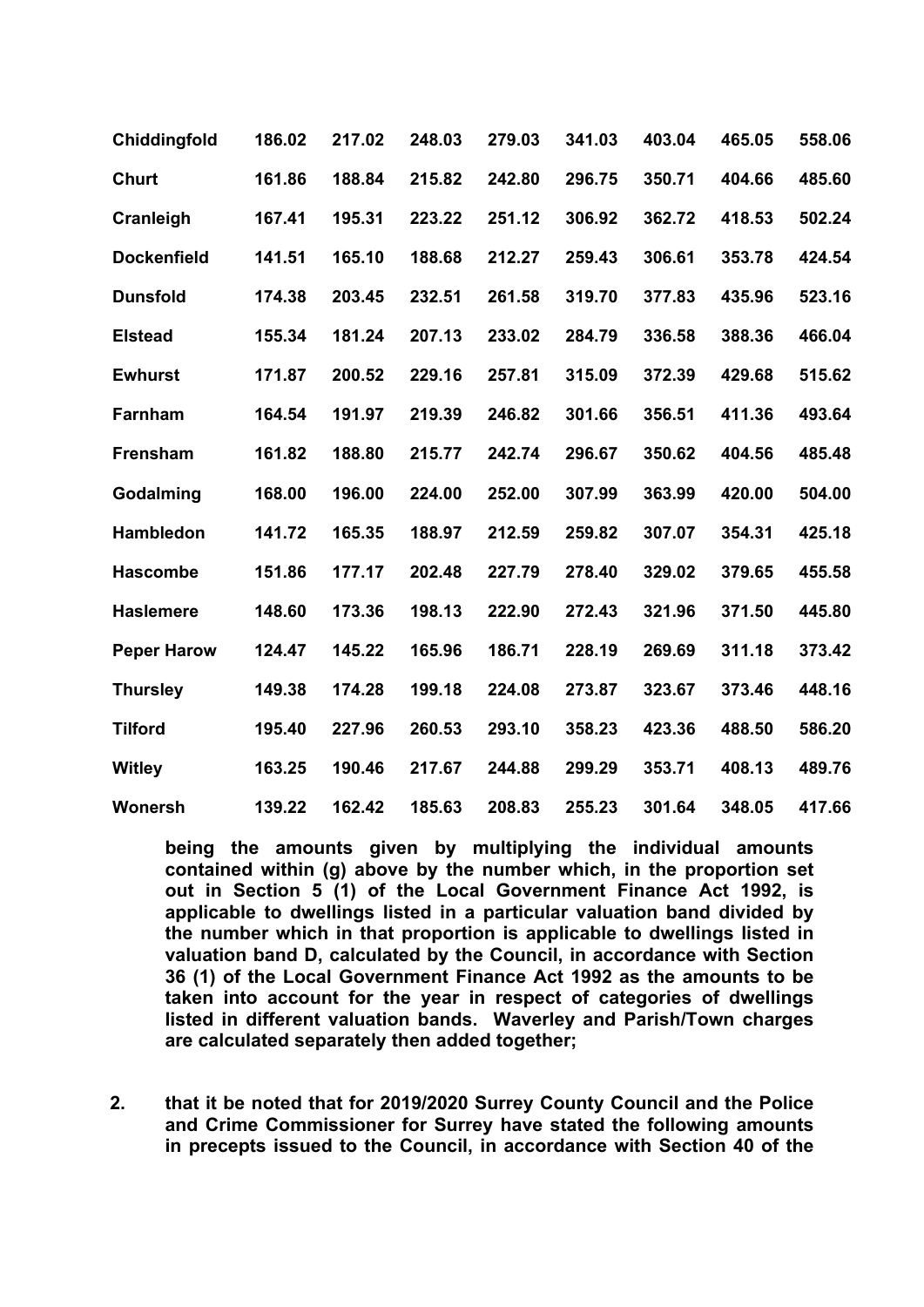**Local Government Finance Act 1992, for each of the categories of dwellings shown below.**

|                                                                                 |        | <b>Valuation Bands</b> |          |          |          |          |          |          |  |  |
|---------------------------------------------------------------------------------|--------|------------------------|----------|----------|----------|----------|----------|----------|--|--|
| <b>Surrey County</b><br>Council                                                 | A<br>£ | B<br>£                 | C<br>£   | D<br>£   | Е<br>£   | F<br>£   | G<br>£   | н<br>£   |  |  |
| <b>STANDARD</b>                                                                 | 900.74 | 1,050.86               | 1,200.99 | 1,351.11 | 1,651.36 | 1,951.60 | 2,251.85 | 2,702.22 |  |  |
| <b>Surrey County</b><br>Council<br><b>ADULT</b><br><b>SOCIAL</b><br><b>CARE</b> | 68.26  | 79.64                  | 91.01    | 102.39   | 125.14   | 147.90   | 170.65   | 204.78   |  |  |
| <b>Surrey</b><br>County<br><b>Council</b><br><b>TOTAL</b>                       | 969.00 | 1,130.50               | 1,292.00 | 1,453.50 | 1,776.50 | 2,099.50 | 2,422.50 | 2,907.00 |  |  |
| <b>Surrey Police</b><br>and Crime<br>Commissioner                               | 173.71 | 202.67                 | 231.62   | 260.57   | 318.47   | 376.38   | 434.28   | 521.14   |  |  |

**3. that, having calculated the aggregate in each case of the amounts at 1.(h) and 2. above, the Council, in accordance with Section 30 (2) of the Local Government Finance Act 1992, hereby sets the following amounts as the amounts of Council Tax for the financial year commencing on 1st April 2019 for each of the categories of dwellings shown below:-**

#### **Part of the Council's Area (NOT including Adult Social Care)**

|                  |          |          |          |          | <b>Valuation Bands</b> |          |          |          |
|------------------|----------|----------|----------|----------|------------------------|----------|----------|----------|
|                  | A<br>£   | B<br>£   | C<br>£   | D<br>£   | Е<br>£                 | F<br>£   | G<br>£   | H<br>£   |
| <b>Alfold</b>    | 1,231.67 | 1,436.96 | 1,642.24 | 1,847.52 | 2,258.07               | 2,668.63 | 3,079.19 | 3,695.04 |
| <b>Bramley</b>   | 1,212.76 | 1,414.89 | 1,617.03 | 1,819.15 | 2,223.40               | 2,627.65 | 3,031.91 | 3,638.30 |
| <b>Busbridge</b> | 1,214.53 | 1,416.96 | 1,619.39 | 1,821.81 | 2,226.65               | 2,631.50 | 3,036.34 | 3,643.62 |
| Chiddingfold     | 1,260.47 | 1,470.55 | 1,680.64 | 1,890.71 | 2,310.86               | 2,731.02 | 3,151.18 | 3,781.42 |
| <b>Churt</b>     | 1,236.31 | 1,442.37 | 1,648.43 | 1,854.48 | 2,266.58               | 2,678.69 | 3,090.79 | 3,708.96 |
| Cranleigh        | 1,241.86 | 1,448.84 | 1,655.83 | 1,862.80 | 2,276.75               | 2,690.70 | 3,104.66 | 3,725.60 |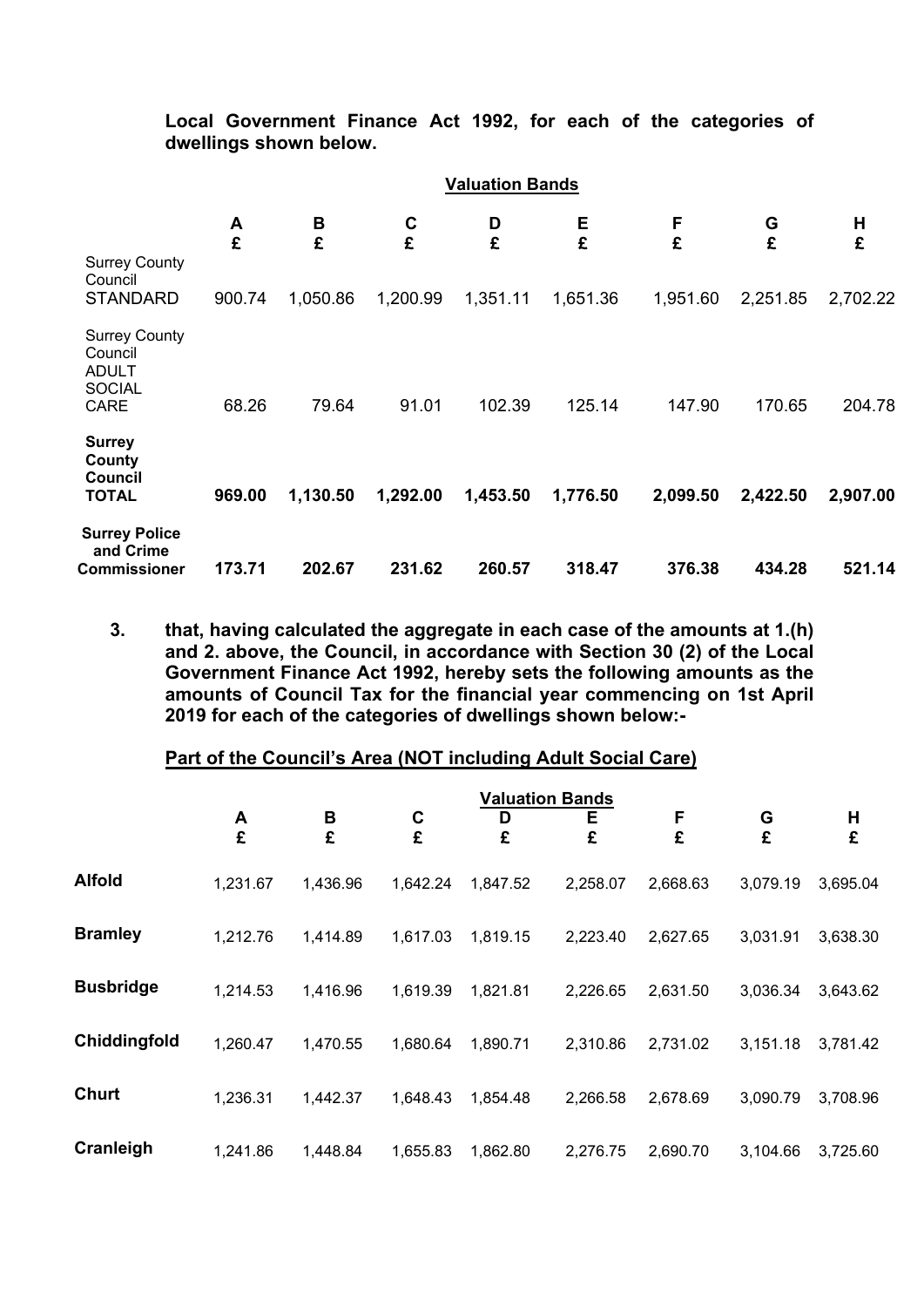| <b>Dockenfield</b> | 1,215.96 | 1,418.63 | 1,621.29 | 1,823.95 | 2,229.26 | 2,634.59 | 3,039.91 | 3,647.90 |
|--------------------|----------|----------|----------|----------|----------|----------|----------|----------|
| <b>Dunsfold</b>    | 1,248.83 | 1,456.98 | 1,665.12 | 1,873.26 | 2,289.53 | 2,705.81 | 3,122.09 | 3,746.52 |
| <b>Elstead</b>     | 1,229.79 | 1,434.77 | 1,639.74 | 1,844.70 | 2,254.62 | 2,664.56 | 3,074.49 | 3,689.40 |
| <b>Ewhurst</b>     | 1,246.32 | 1,454.05 | 1,661.77 | 1,869.49 | 2,284.92 | 2,700.37 | 3,115.81 | 3,738.98 |
| Farnham            | 1,238.99 | 1,445.50 | 1,652.00 | 1,858.50 | 2,271.49 | 2,684.49 | 3,097.49 | 3,717.00 |
| Frensham           | 1,236.27 | 1,442.33 | 1,648.38 | 1,854.42 | 2,266.50 | 2,678.60 | 3,090.69 | 3,708.84 |
| Godalming          | 1,242.45 | 1,449.53 | 1,656.61 | 1,863.68 | 2,277.82 | 2,691.97 | 3,106.13 | 3,727.36 |
| Hambledon          | 1,216.17 | 1,418.88 | 1,621.58 | 1,824.27 | 2,229.65 | 2,635.05 | 3,040.44 | 3,648.54 |
| <b>Hascombe</b>    | 1,226.31 | 1,430.70 | 1,635.09 | 1,839.47 | 2,248.23 | 2,657.00 | 3,065.78 | 3,678.94 |
| <b>Haslemere</b>   | 1,223.05 | 1,426.89 | 1,630.74 | 1,834.58 | 2,242.26 | 2,649.94 | 3,057.63 | 3,669.16 |
| <b>Peper Harow</b> | 1,198.92 | 1,398.75 | 1,598.57 | 1,798.39 | 2,198.02 | 2,597.67 | 2,997.31 | 3,596.78 |
| <b>Thursley</b>    | 1,223.83 | 1,427.81 | 1,631.79 | 1,835.76 | 2,243.70 | 2,651.65 | 3,059.59 | 3,671.52 |
| <b>Tilford</b>     | 1,269.85 | 1,481.49 | 1,693.14 | 1,904.78 | 2,328.06 | 2,751.34 | 3,174.63 | 3,809.56 |
| <b>Witley</b>      | 1,237.70 | 1,443.99 | 1,650.28 | 1,856.56 | 2,269.12 | 2,681.69 | 3,094.26 | 3,713.12 |
| <b>Wonersh</b>     | 1,213.67 | 1,415.95 | 1,618.24 | 1,820.51 | 2,225.06 | 2,629.62 | 3,034.18 | 3,641.02 |

# **Part of the Council's Area (including Adult Social Care)**

|                  | <b>Valuation Bands</b> |          |          |          |          |          |          |          |  |
|------------------|------------------------|----------|----------|----------|----------|----------|----------|----------|--|
|                  | A<br>£                 | В<br>£   | C<br>£   | D        | Е<br>£   | F<br>£   | G<br>£   | H<br>£   |  |
| <b>Alfold</b>    | 1,299.93               | 1.516.60 | 1,733.25 | 1,949.91 | 2,383.21 | 2,816.53 | 3,249.84 | 3,899.82 |  |
| <b>Bramley</b>   | 1,281.02               | 1,494.53 | 1,708.04 | 1,921.54 | 2,348.54 | 2,775.55 | 3,202.56 | 3,843.08 |  |
| <b>Busbridge</b> | 1,282.79               | 1,496.60 | 1,710.40 | 1,924.20 | 2,351.79 | 2,779.40 | 3,206.99 | 3,848.40 |  |